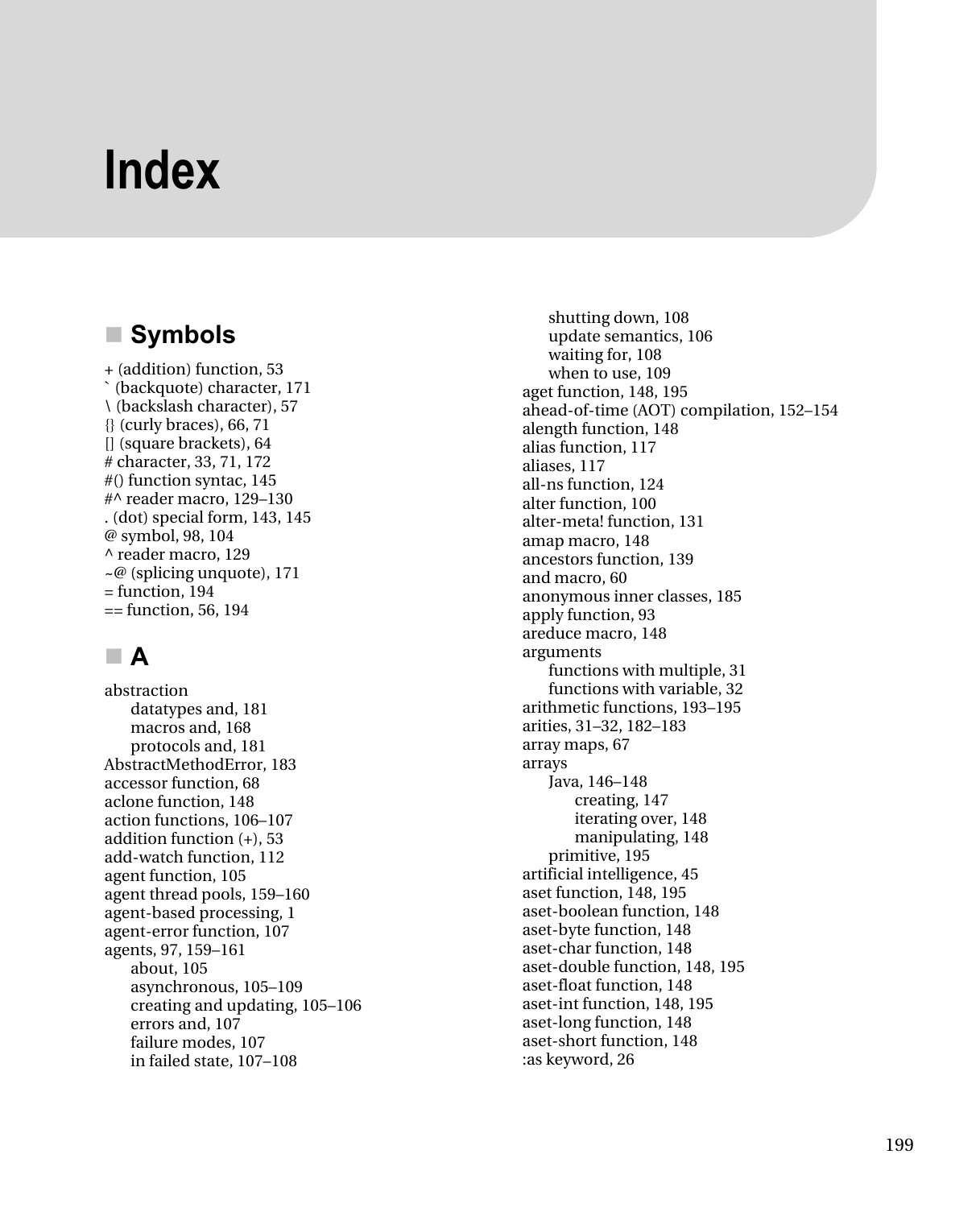association function (assoc), 66, 69, 181 asynchronous agents, 105–109 asynchronous updates, 97 atom function, 104 atoms, 97, 104–105 attack multimethod, 134 :author metadata, 122 auto gensym, 172 await function, 108 await-for function, 108

## - **B**

backquote (`) character, 171 backquote ` reader macro, 123 backslash character ( \), 57 base case, 36 base condition, 36 binary class name, 120 binding form, 109–110 binding vector, 35 Boolean functions, 60 Boolean values, 60–61 boxed numbers, 193 built-in functions, 116, 142 built-in types, 51, 145 bytecode, 152

## - **C**

cached values, 105 char argument, 192 char array, 151 character coercion function (char), 61 characters, 61 characters method, 151 CharSequence argument, 192 Church, Alonzo, 4 classes, 10 anonymous inner, 185 creating Java, 150–157 datatypes as, 183 extending Java, 184 hierarchies and, 136–138 in object-oriented languages, 133 *See also* Java classes; *specific classes* Classloaders, 149 classpaths, 26 configuring, in AOT compulation, 153 loading namespaces from, 118–119

loading resources from, 118 Clojure code, loading, 149, 168 as dynamically typed language, 51 environment, 17–27 calling from Java, 148–150 calling Java from, 143–148 features, 1 flexibility of, 11 as functional language, 2–9 immutable data structures and, 7–9 JVM and, 2 Lisp and, 1 loading, 17 as next-generation language, 1, 9 object-oriented programming and, 9–10 popularity of, 1 program structure, 10–14 starting, 17 Clojure 1.2, 179 Clojure source code, 168 Clojure types. See datatypes clojure.core namespace, 116, 121 clojure.lang.Compile class, 153 clojure.lang.Reversible interface, 182 clojure.lang.RT class, 149 clojure.lang.Seqable interface, 182 clojure.set/difference function, 72 clojure.set/intersection function, 72 clojure.set/union function, 72 clojure.walk library, 176 clojure.xml namespace, 26 CLOS (Common Lisp Object System), 11 closures, 46 code dynamically compiled, 152 functional, 5–6 loading and evaluating Clojure, 149, 168 vs. data, 167 code abstraction, 9 code compilation, 152 ahead-of-time, 152–154 just-in-time, 152 code encapsulation, pure functions and, 5 code templating, 171 coercions, 192 collection functions, metadata preservation and, 128 collections datatypes, 62–72 lists, 63–64 maps, 66–71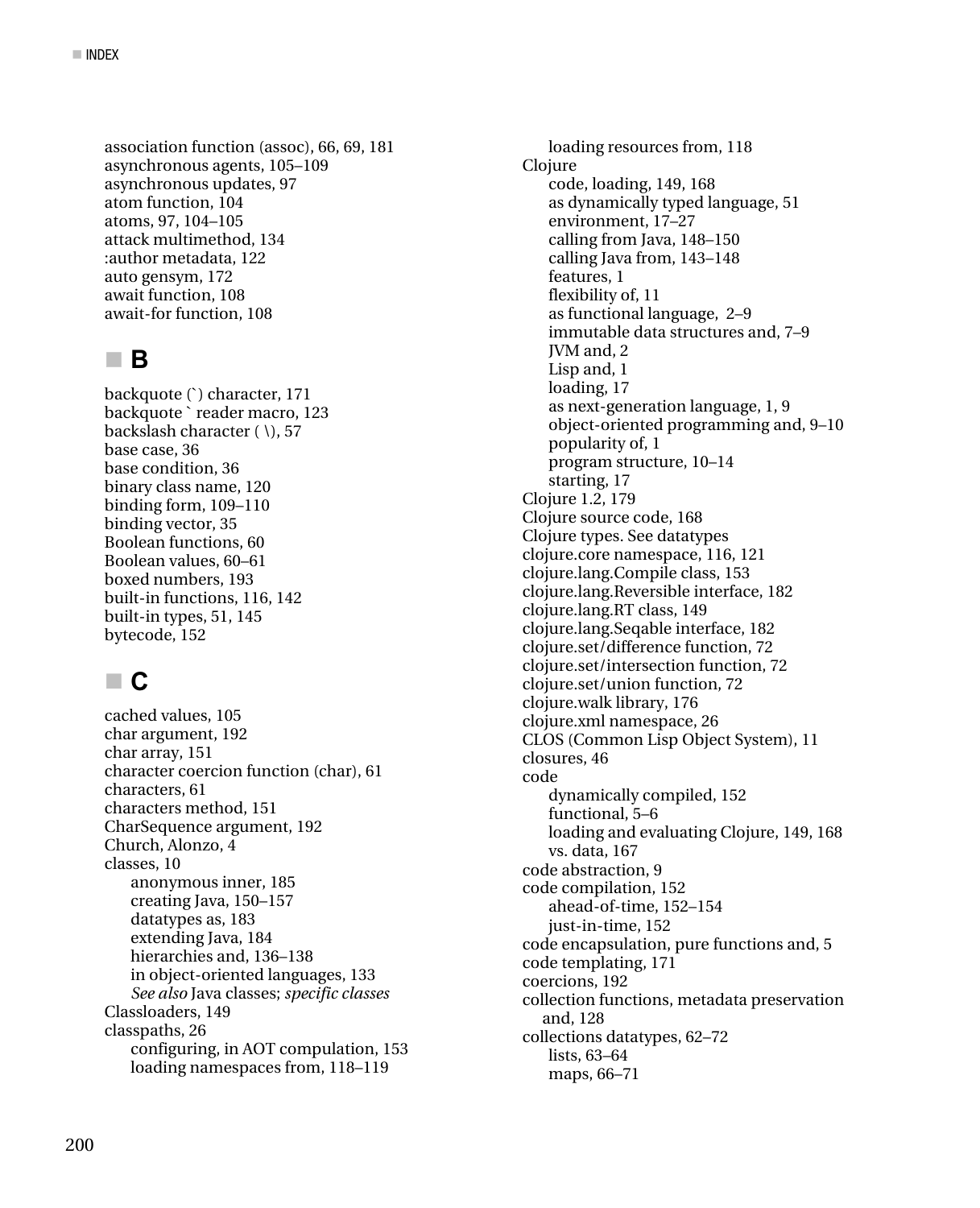properties of, 62 sets, 71–72 vectors, 64,–66 comma character, 66 command-line programs, 156–157 Common Lisp Object System (CLOS), 11 commutative functions, 101 commute function, 14, 100–101 comp function, 47–48 compare function, 182 comparison functions, 193 Compile class, 153 compile function, 153 \*compile-path\* Var, 153 Compiler.eval method, 149 composing functions, 47–48 composite forms, 19 concat function, 87 concurrency, 12, 159–166 agents and, 105, 109, 159, 161 futures and, 163–164 Java-based threading, 165–166 promises and, 164–165 concurrency functions, 161–163 cond form, 34–35 conditional expressions, 34–35 conditional logic, 48 conditionals, 134 conjoin function (conj), 65, 70, 76–77 cons function, 76–77, 87 constructors, adding to generated classes, 155 :constructors option, gen-class marco, 155 contains function (contains?), 71 :continue mode, 107 control structures, 173–174 coordinated state, 97 create-ns function, 125 curly braces {}, 66, 71 currying, 46–47 cycle function, 88

## - **D**

data, 51–72 vs. code, 167 data structures, 168 immutable, 7–9 Java interfaces and, 145–146 persistence of, 7

transients, 195–196 datatypes, 51, 180–183 advanced, 186 built-in, 51 as classes, 183 collections, 62–72 lists, 63–64 maps, 66–71 properties of, 62 sets, 71–72 vectors, 64–66 extending protocols to preexisting, 183–184 in-line methods, 181 Java interfaces and, 145–146, 182–183 Java types, 51 reifying anonymous, 184–185 primitive types, 52–62 Boolean values, 60–61 characters, 61 keywords, 61 numbers, 52–57 strings, 57–60 state and, 96 working with, 185–186 deadlocks, 14 debugging, macros, 170 decimal numbers, 53 declare macro, 122 decrement function (dec), 55 :default keyword, 135 def form, 21, 125, 129, 173 definline form, 197 defmacro form, 129–130, 169 defmethod function, 133 defmulti function, 133, 142 defn form, 31, 129–130, 173 defn- macro, 124, 131 defprotocol function, 179–180 defrecord function, 180,–185 defstruct function, 68, 185 deftype macro, 186 deleting namespaces, 126 deliver function, 165 dependencies, order of, 22 deref function, 98, 104 dereferencing, 98–99 derive function, 136, 142 descendants function, 139 difference function, 72 disassociation function (dissoc), 69 dispatch function, 133–134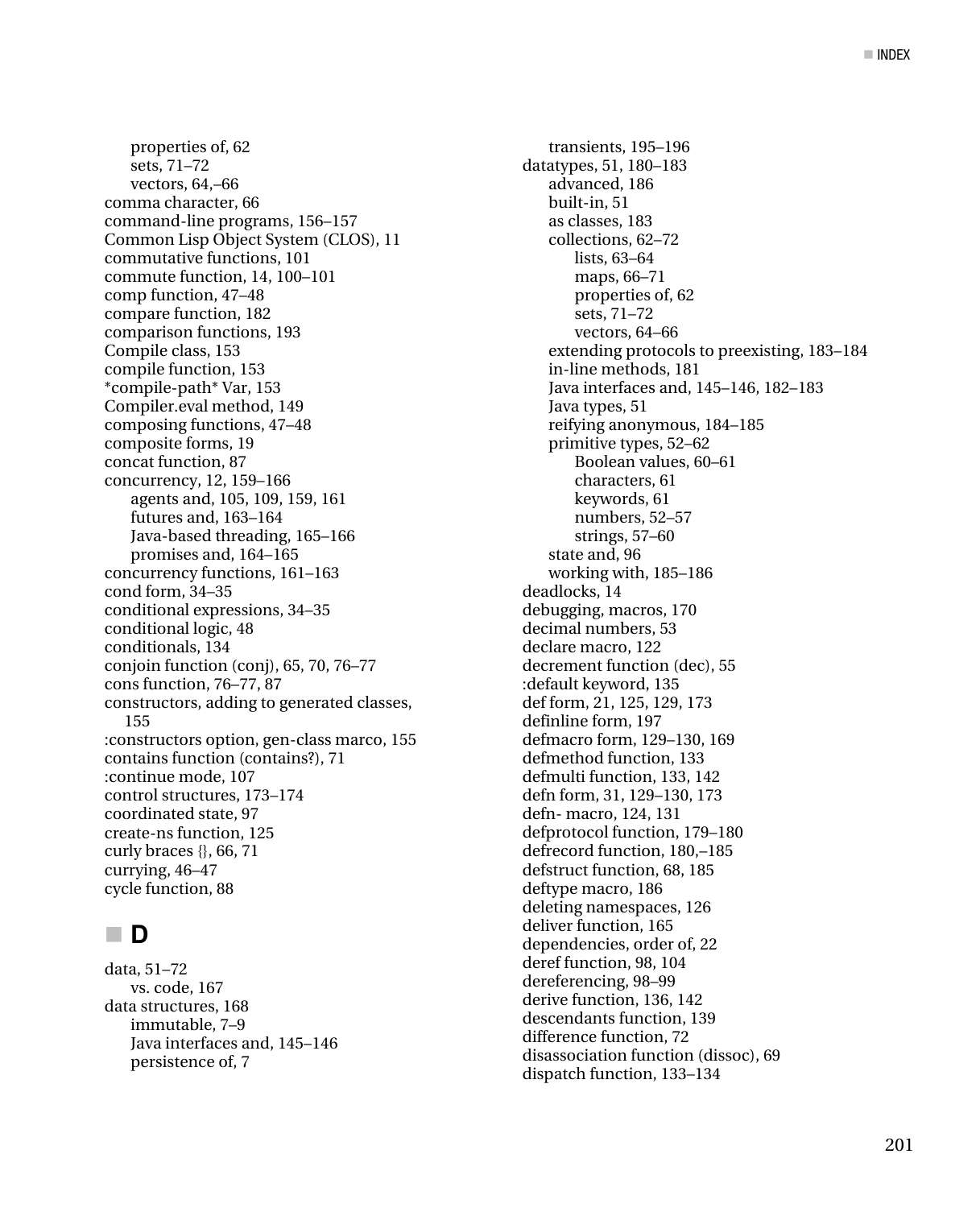dispatch values, 133 default, 135 specifying order of, 140 dissoc function, 181 distinct function, 85 division function (/), 54 do special form, 42 doall function, 95, 162, 190 doc function, 31 :doc metadata, 122 doc-strings, 31 Domain Specific Languages (DSLs), 2, 177–178 dorun function, 94–95 dosync macro, 99 dotimes macro, 196 dot (.) special form, 143, 145 double-array function, 147 double-quotes, 57 drop function, 89 drop-last function, 90 drop-while function, 89 dynamically typed languages, 51, 191 dynamically-compiled code, 152

#### - **E**

Eclipse, 26 else keyword, 34 empty? function, 93 encapsulation, 10 Enclojure, 177 encounter multimethod, 135, 138 end function, 159 ensure function, 101 equality semantics, 62 equals function  $(==)$ , 56, 194 error-handler function, 107 error-mode function, 107 errors, agents and, 107 eval function, 144, 149 every? function, 94 :exclude option, 116 execution tree, in functional programming, 6 expansions, 175 explicitly managed state, 95 exponents, calculating, 38 :exposes method, 156 :exposes-methods options, gen-class macro, 156 extend function, 183–184

extend-protocol function, 184 extends argument, gen-class macro, 154 extend-type function, 184 extract-text function, 151

#### - **F**

factories, adding to generated classes, 155 :factory option, gen-class macro, 155 :fail mode, 107 failure state, agents in, 107–108 file names, vs. namespace names, 118 filter function, 85 filters, 116 find-ns function, 124 first function, 73, 92 first-class functions, 29, 43–45 consuming, 44– 45 producing, 45 flags, 119 float-array function, 147 floating-point decimals, 52–53 fn special form, 29–30 forms, 18–20 composite, 19 evaluating individual, 26 literals, 18 quoted, 168 special, 19 symbols, 19 *See also specific forms*  forward declarations, 122 fully-qualified names, 25 function calls, lists evaluated as, 19 function composition, 3–4, 47–48 function definitions, 43 functional code, 5–6 functional programming, 2–9 closures, 46 currying, 46–47 first-class functions, 43–45 function composition, 47–48 immutability and, 7–9 imperative programming and, 4 program structure, 4 pure functions, 4–6 techniques, 43–48 functions, 29–34 binding to symbols, 31 Boolean, 60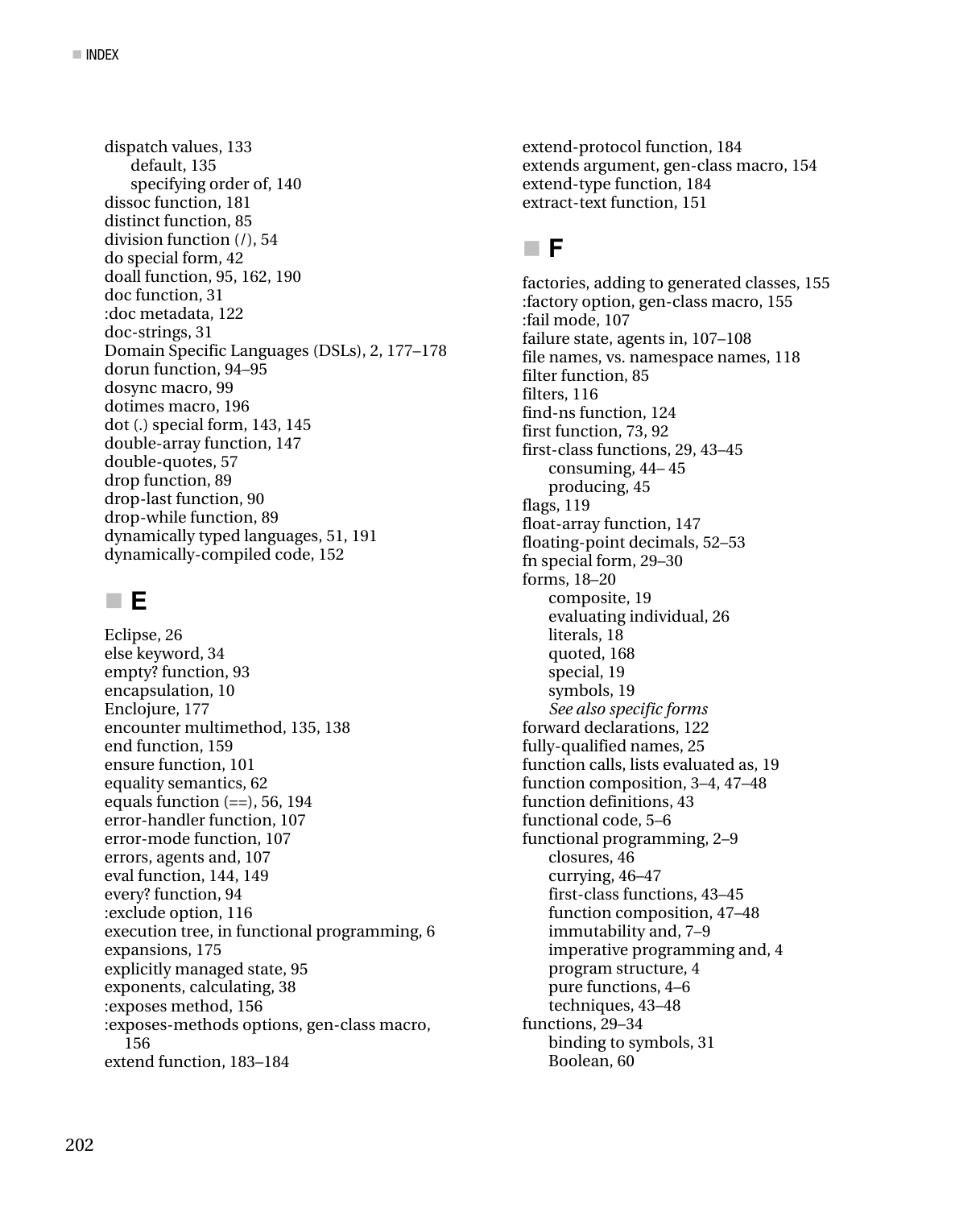functions (*cont*.) built-in, 116, 142 collection, 128 communtative, 101 comparison, 193 composing, 47–48 concurrency, 161–163 currying, 46– 47 defined, 3 defining with defn, 31 with fn, 29–30 dynamically generating, 45 first-class, 29, 43–45 higher-order, 44 list, 63 map, 69–71 of multiple arities, 31–32 nested, 3 non-pure, 5 numeric, 53–57 pure, 4–6 regular expression, 58–60 sequence, 73–95 sequence generator, 81 set, 72 shorthand form of declaring, 33–34 string, 57–58 symbols and, 30 with variable arguments, 32 vector, 64–66 *See also specific functions*  future macro, 163–164 future? function, 164 future-call function, 164 future-cancel function, 164 future-cancelled function, 164 future-done function, 164 futures, 163–164

## - **G**

garbage collection, 15 gen-class macro, 151–156, 185 generated classes adding contructors and factories, 55 adding methods to, 155 adding state to, 154 defining methods for, 154

exposing superclass members, 156 loading implementation, 156 generic types, 146 get function (get), 65, 70 get-val function, 110 global environment, 21–22 global hierarchy, 136–137, 142 global symbols, 23–24 global variables, 24 greater-than function (<), 56 greater-than-or-equals function  $(\leq)$ , 56

## - **H**

hash maps, 8, 67 hashed sets, 8 Haskell, 6 Hello World program, 17–21 hexadecimal notation, 52 Hickey, Rich, 11 hierarchies about, 136 conflict resolution and, 139–140 global hierarchy, 142 independent, 141–142 inheritance and, 136 with Java classes, 138 with multimethods, 137–141 querying, 137–139 user-defined, 141–142 :hierarchy argument, 142 higher-order functions, 44 homoiconicity, 167–168 Hotspot, 189 hot-swapping, 126 hyphens (-), 118

## - **I**

identities independent, 97 keeping track of, 111–113 synchronous vs. asynchronous updates, 97 state and, 96– 97 updates to, 97 if form, 34 if-not form, 34 immutability, 7–9 immutable data structures, 7–9 imperative languages, 2–3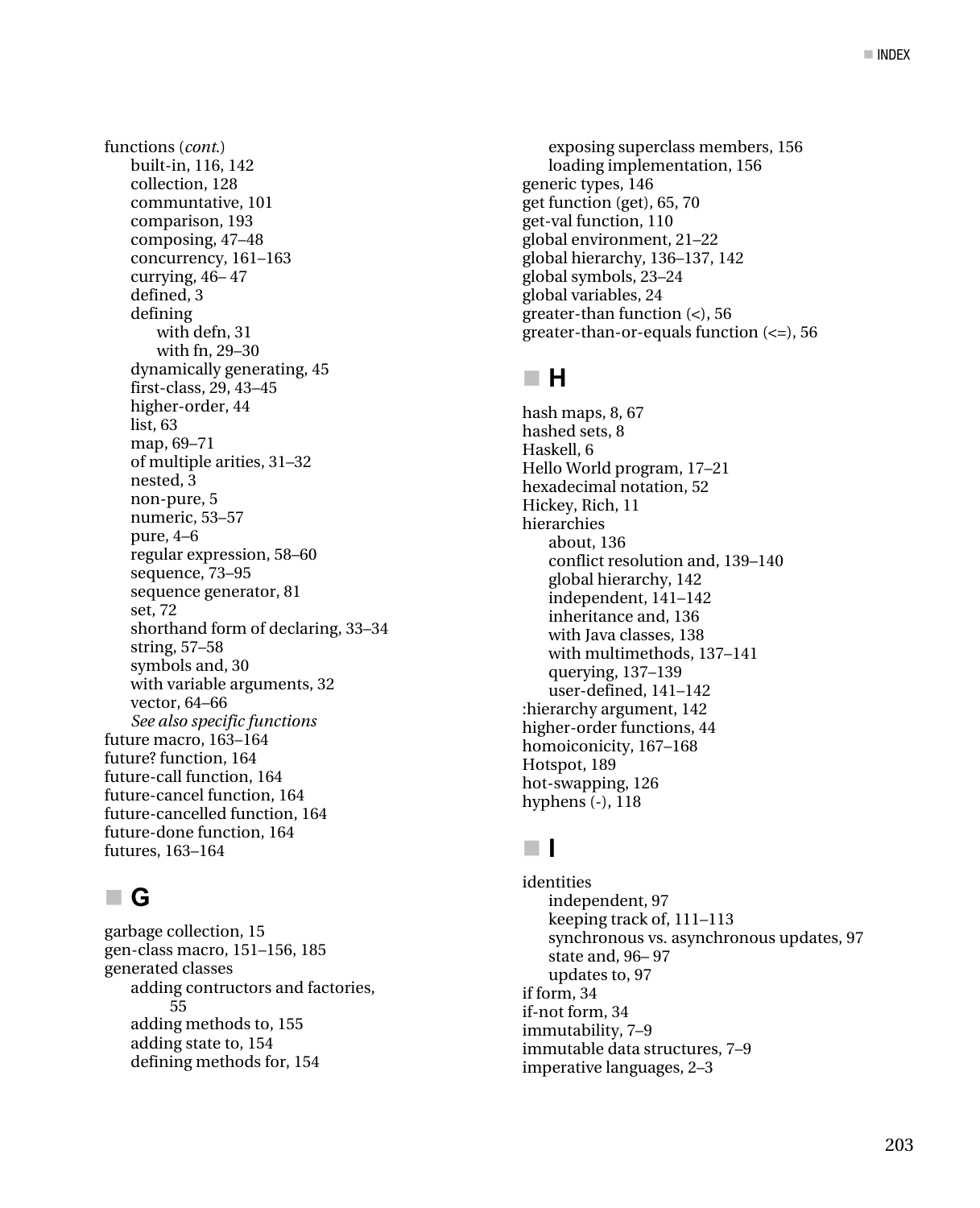imperative programming, 3–4 :implements argument, gen-class macro, 154 :impl-ns argument, gen-class macro, 154 import function, 120 Incanter, 177 increment function (inc), 55, 162 independent hierarchies, 141–142 independent state, 97 indexes, 64 infinite sequences, 81 infix macro, 171 inheritance, 9 hierarchies and, 136 multiple, 133, 136 protocols/datatypes and, 180, 185 :init function, 155 in-line methods, 181 inlining, 197 inner classes, 120 in-ns function, 115–116, 121, 124–125 int-array function, 147 integers, 52–53 interface injection, 184 interfaces extending, 184 protocols as, 180 interleave function, 88 intern function, 125 interning Vars, 125 interpose function, 88 intersection function, 72 into-array function, 147 invert multimethod, 139 IS-A relationships, 133 isa? function, 137–138 iterate function, 84 iteration, over arrays, 148

## - **J**

Java calling Clojure from, 148–150 calling from Clojure, 143–148 libraries, 38, 143 objects, 7 profiling tools, 190 types, 51 Java API, 148 Java arrays, 146–148 creating, 147

iterating over, 148 manipulating, 148 as sequences, 75 Java bytecode, 152 Java classes creating, 150–157 extending, 184 generating command-line programs, 156 hierarchies with, 138 importing, 120 loading implementation, 156 proxying, 150–151 Java Classloaders, 149 Java collections, as sequences, 75 Java generics, 146 Java interfaces Clojure types and, 145–146 extending, 182–184 Java interoperability, 143–157 calling Clojure from Java, 148–150 calling Java from Clojure, 143–148 convenience forms, 144–145 special forms, 143–144 Java Reflection API, 144 Java Virtual Machine (JVM), 2, 152 performance tips, 189 profiling on, 189–190 java.lang.IndexOutOfBounds exception, 64 java.lang.Object, 182 java.lang.Runnable interface, 165 java.lang.String class, 57 java.lang.Thread object, 165 java.math.BigDecimal class, 53 java.util.Collections framework, 62 java.util.concurrent.atomic package, 104 Java-based threading, 165–166 just-in-time compilation, 152

## **K**

keys function (keys), 71, 83 key-value pairs, 66 keyword function (keyword), 61, 123 keyword test function (keyword?), 62 keywords, 61 constructing, 123 as map keys, 67 namespaced, 61, 122–134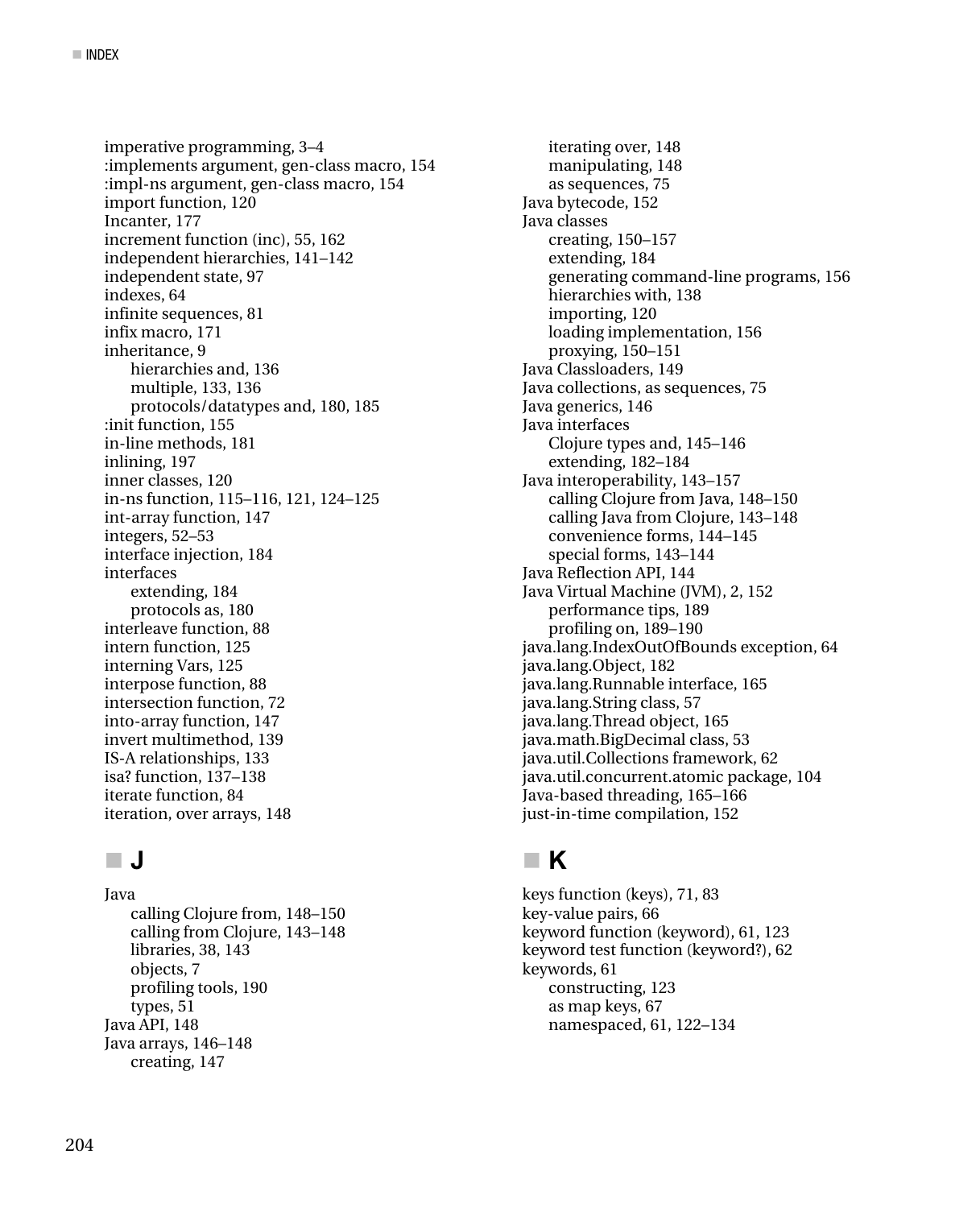## - **L**

last function, 92 lazy sequences, 77–83, 190 constructing, 80–81 example, 78–80 memory management and, 82–83 lazy-cat macro, 87 lazy-seq macro, 80–81, 84 less-than function (>), 56 less-than-or-equals function (>=), 56 let form, 35–36 libraries, 143 libspec argument, 119 libspecs, 119 linked lists, 8, 63 Lisp programming language, 1, 19 list function (list), 63, 169 list literals, declaring, 63 list test function (list?), 64 lists, 19, 63–64 as data structures, 63 constructing recursively, 77 linked, 63 literal forms, 129 literals, 18, 63 load function, 118, 149 load-file function, 117, 121 :load-impl-ns false option, gen-class macro, 156 local bindings, 35–36 local symbols, defining in macro, 172 local-name argument, 117 locking policies, 11 locks, 95, 99 long-array function, 147 lookups, Var, 196 loop primitives, 193–194 loop special form, 41–42 looping, 36–42

## - **M**

macroexpand function, 170 macroexpand-1 function, 170 macros, 168–178 about, 168–169 code templating, 171 creating, 169 creating DSLs using, 177–178

debugging, 170 generating symbols, 172 implementing control structures, 173–174 implementing, using recursion, 176 implementing, with variadic arguments, 174–175 inlining and, 197 reader, 33 splicing unquotes, 171 using, 173–176 when to use, 173 working with, 169–170 -main function, 157 :main true option, gen-class macro, 156 make-array function, 147 make-hierarchy function, 141 map association function (assoc), 69 map disassociation function (dissoc), 69 map functions, 69–71, 78–80, 92 map keys, 67–68 map keys function (keys), 71 map merge function (merge), 70 map test function (map?), 71 mapcat function, 87 mappings, removing from namespace, 125 maps, 66–71, 180–181 array, 67 hash, 67 key-value pairs, 66 method, 183 as objects, 69–71 sorted, 67 struct, 68–69 mathematic operations, 53–57 maximum function (max), 55 memfn macro, 145 memoization, 191 memoize function, 105 memory access to, 11 management, 82–83 software transactional memory (STM), 12– 15 merge function (merge), 70 merge-with function (merge-with), 70 meta function, 127 metadata, 127–131 defined, 127 metadata-perserving operations, 128 namespace, 122 reading and writing, 127–128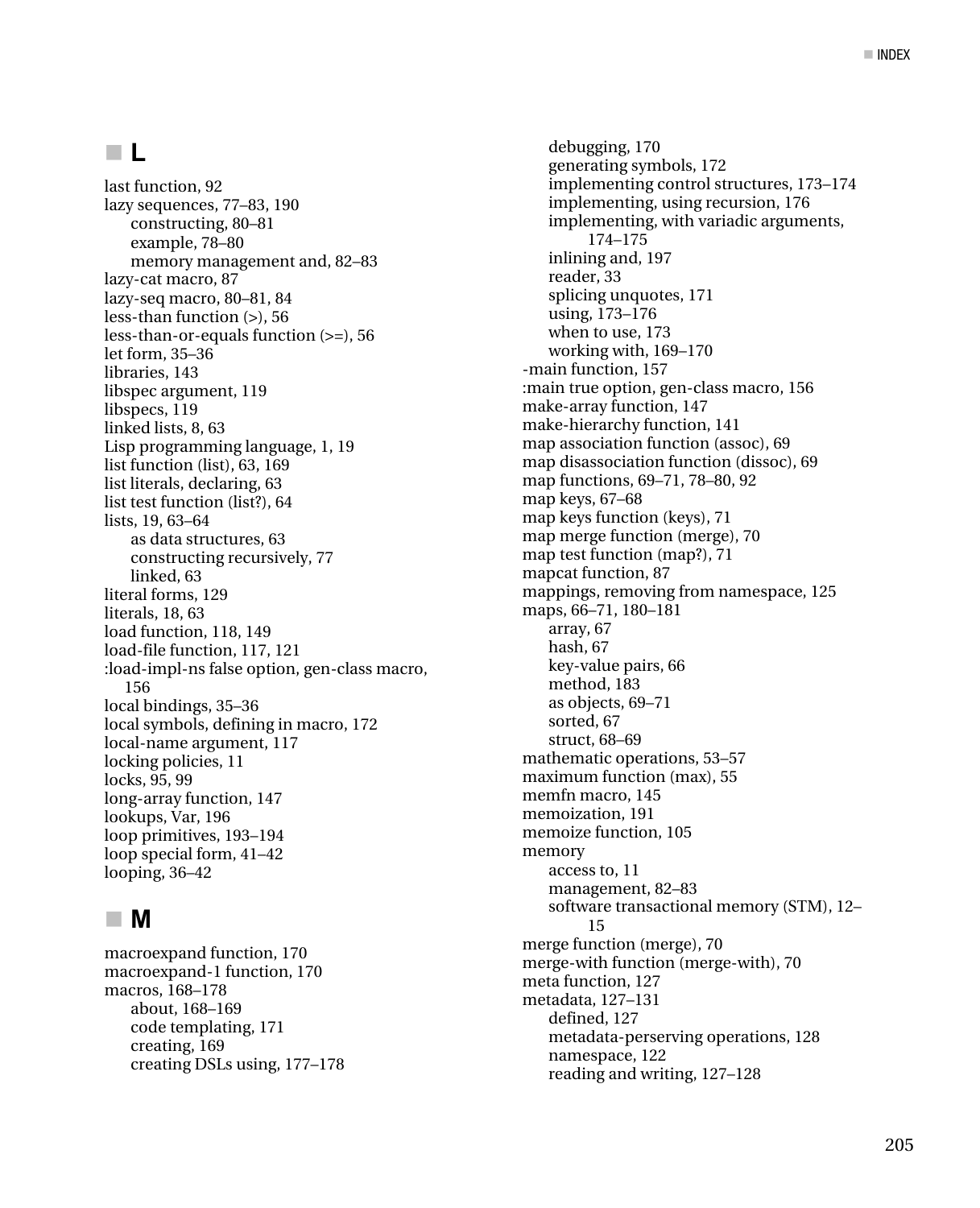metadata (*cont*.) read-time, 129 on reference types, 131 on Vars, 129–131 metalanguage, 167 metaprogramming about, 167–168 code vs. data, 167 homoiconicity and, 167–168 method implementations, 136 method-one function, 179 methods adding to generated classes, 155 overloaded, 182 methods maps, 183 :methods option, gen-class macro, 155 method-two function, 179 microbenchmarks, 189 minimum function (min), 55 modularity, 9 modularization, 9 modulus function, 55 move multimethod, 134, 141 multimethods, 9, 35, 133–142, 185 about, 133–136 conflict resolution and, 139–140 default dispatch values, 135–136 global hierarchy and, 142 hierarchies with, 137–141 multiple dispatch, 135 multiple dispatch, 133–135 multiple inheritance, 133, 136 multiple-arity methods, 150 multiplication function (\*), 46–47, 54 multithreaded programs, 11 my-ref Var, 98

#### $\blacksquare$  **N**

name argument, 144, 149 :name argument, gen-class macro, 154 name function, 123 names fully-qualified, 25 namespace names vs. file names, 118 namespace function, 122–123 namespace-name argument, 117 namespace-qualified keywords, 61, 122–123, 134 namespace-qualified symbols, 122–123

namespaces, 24–26 about, 115 advanced operations, 124–126 basics of, 115–117 common prefixes, 119 declaring, 25–26, 115, 121, 156 deleting, 126 importing Java classes, 120 loading, 117–120 from file or stream, 117 from the classpath, 118–119 in one step, 120 manipulating, 125–126 metadata, 122 names, vs. file names, 118 naming conventions, 26 querying, 124–125 as references, 126 referring in one step, 120 to other, 116–117 removing mapping from, 125 switching, with in-ns, 115–116 symbols and, 121–124 namespacing mechanism, 9 negative test function (neg?), 57 nested Java classes, 120 NET Common Language Runtime, 146 Netbeans, 26 new special form, 143–145 next function, 88 nil, 52 non-pure functions, 5 not function (not), 60 ns macro, 121, 125–156 ns-aliases function, 124 ns-imports function, 125 ns-map function, 124 ns-name function, 124 ns-publics function, 124 ns-refers function, 125 ns-resolve function, 125 ns-unmap function, 125 \*ns\* Var, 124 nth function, 79, 92 number test function (number?), 57 numbers, 52–57 numeric functions, 53–57 numeric literals, 52, 194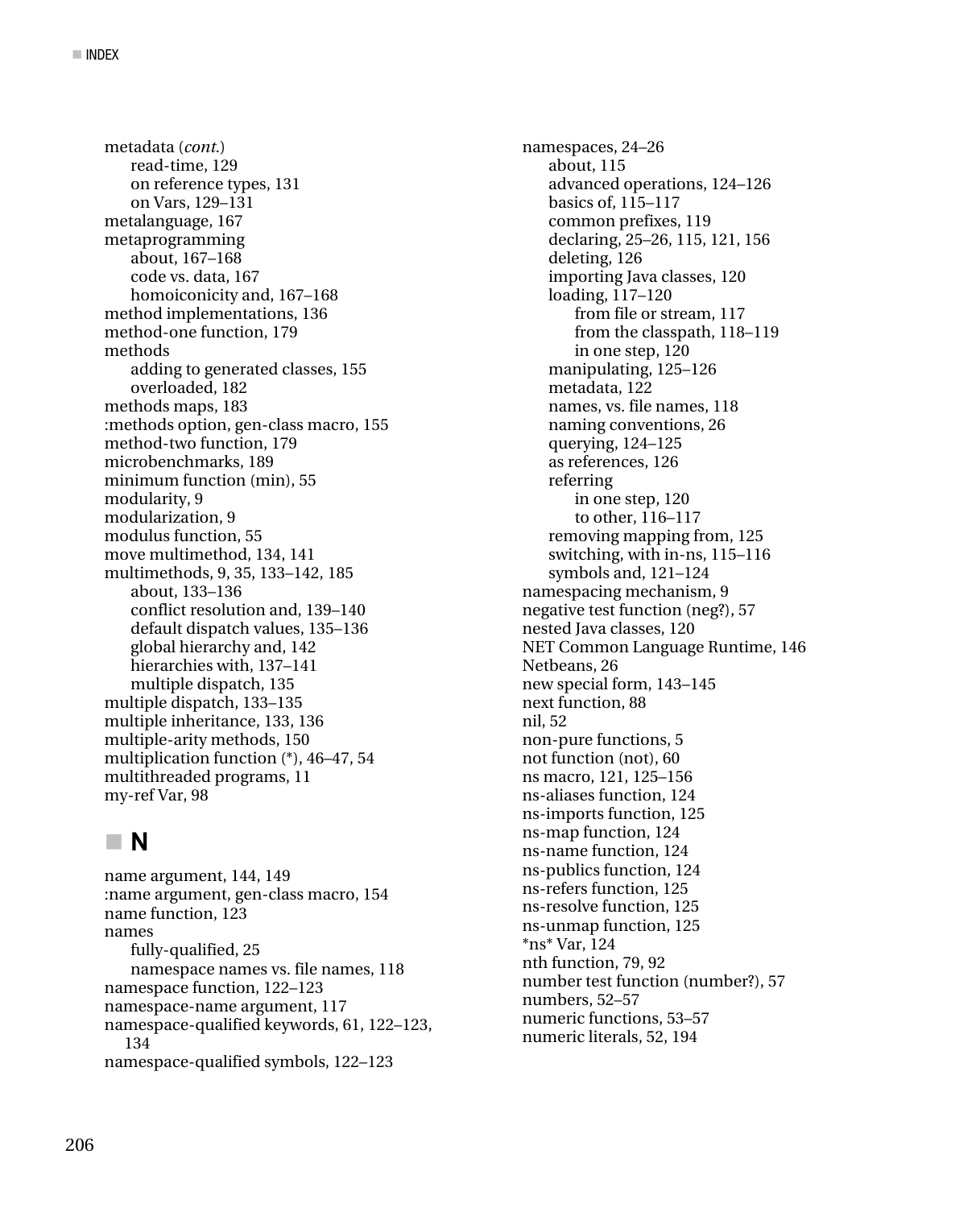## - **O**

object-oriented languages, 133, 180 object-oriented programming (OOP), 9–10 object-oriented programs, 10 objects, 5 first-class, 29 maps as, 69–71 octal notation, 52 *On Computable Numbers* (Turing), 4 :only option, 116, 120 or macro, 61 overloaded methods, 182

#### - **P**

parallel processing, 1, 5 parallel programming, 159–166 parallelism, 159, 162 parents function, 139 parse method, 151 partial function, 46–47 partition function, 91 patterns, in code, 173 pcalls function, 161–162 peek function (peek), 63–65 performance concurrency functions and, 162–163 inlining and, 197 macros and, 173 memoization and, 191 primitives and, 193 reflection and, 191–193 STM and, 14 tips for Java, 189 transients and, 195–196 type hints and, 191–193 Var lookups and, 196 performance, 189–198 periods (.), 118, 144 Perlis, Alan, 10 persistence, 7 persistent collections, as sequences, 75 persistent! function, 196 pmap function, 161–163 polymorphic functions, 179 polymorphism, 9, 133 pop function (pop), 64–66 positive test function (pos?), 57, 89 :post-init function, 155

pound sign (#), 33, 71, 172 predicate functions, 89, 194 prefer-method function, 140 :prefix argument, gen-class macro, 154 prefix lists, 119 primitive arrays, 195 primitive types, 52–62 Boolean values, 60–61 characters, 61 keywords, 61 loop primitives, 193–194 numbers, 52–57 strings, 57–60 primitive-aware functions, 193 print-contacts function, 103 printing functions (print & println), 42, 58 \*print-meta\*, 127 :private metadata, 124 private Vars, 123–124, 131 profiling, on JVM, 189–190 program flow, controlling, 29–49 program state. *See* state promise function, 165 promises, 164–165 protocols, 179–181 for preexisting datatypes, 183–184 working with, 185–186 proxy classes, Java, 150–151 proxy macro, 150–151, 185 proxy methods, 151 proxy-handler function, 151 proxy-super macro, 151 public symbols, 116, 125 public Vars, 123–124 pure functions, 4–6, 10 pvalues function, 161–162

## - **Q**

querying hierarchies, 137–139 querying namespaces, 124–125 quote form, 63 quoted forms, 168 quotient function (quot), 55

## - **R**

range function, 85 -rangechecker function, 46 ratios, 52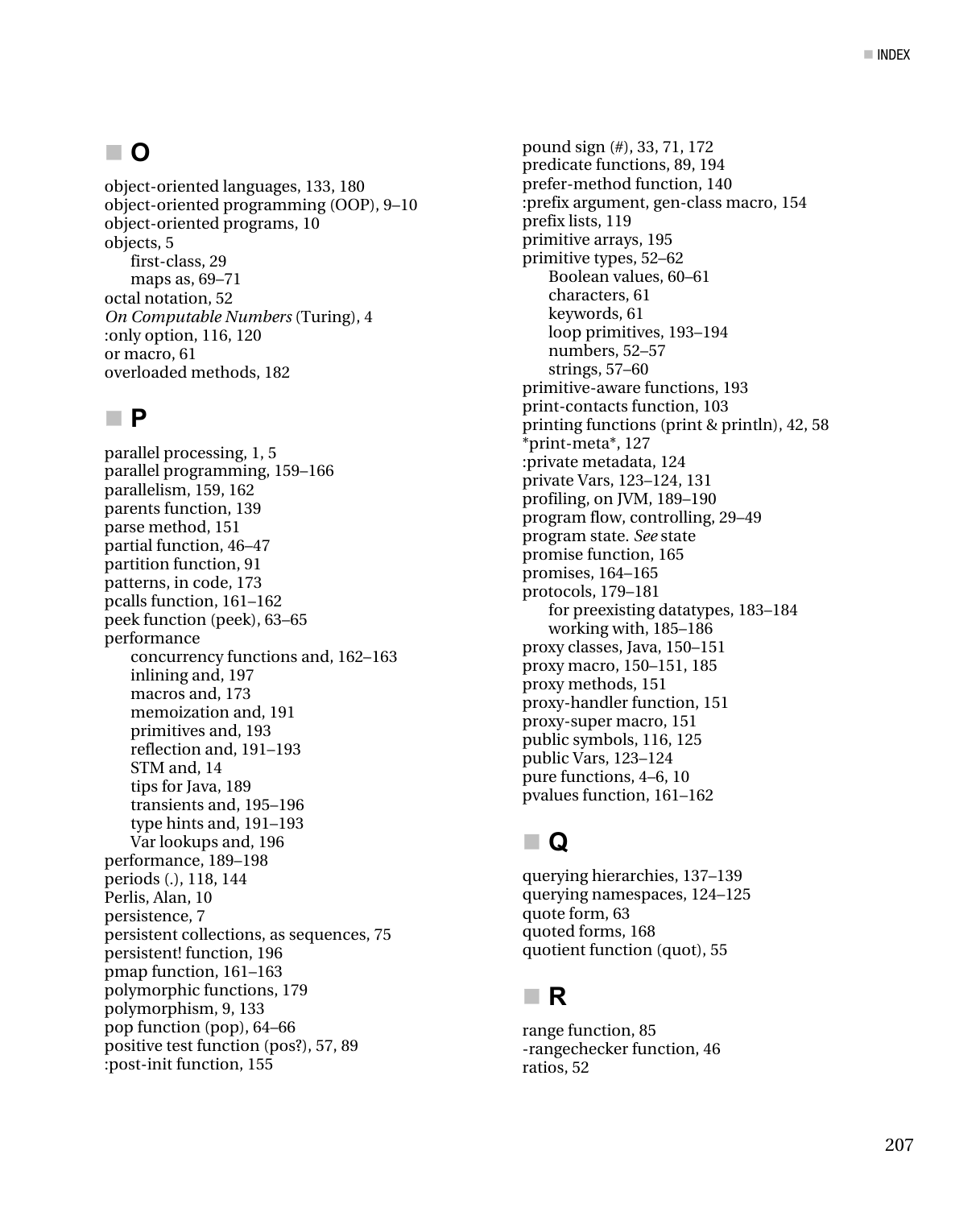reader macros, 33 read-string function, 149 read-time metadata, 129 recur form, 39–40 recursion, 3, 36–42 guidelines for, 36 implementing macros using, 176 tail, 39–42 using cons or conj functions, 77 using loop, 41–42 recursive macros, 176 reduce function, 93 ref function, 98 :refer-clojure form, 121 refer function, 116–117, 120 reference types metadata on, 131 of identities, 96 references, namespaces as, 126 re-find function, 59 reflection, 191–193 refs, 97 coorindated access to multiple, 103 creating and accessing, 98 defined, 97 updating, 98–104 examples, 101–104 tools for, 99–101 ref-set function, 99– 100 regex pattern, 59 re-groups function, 60 regular expression functions, 58– 60 reify macro, 184–186 :reload flag, 119 :reload-all flag, 119 remainder function (rem), 55 re-matcher function, 59 re-matches function, 59 remove function, 86 remove-method function, 140 remove-ns function, 126 remove-watch function, 113 re-pattern function, 59 repeat function, 84 repeatedly function, 84 REPL (Read Evaluate Print Loop), 17–18 require function, 119 :require keyword, 26 re-seq function, 60 reset! function, 105 resolve function, 125

rest function, 73, 88 restart-agent function, 108 return values, 196 reusability, 5, 10 reverse function, 90 Reversible interface, 182 root binding, 149 rseq function, 83, 182 RT class, 149 RT.load method, 149 RT.loadResourceScript method, 149 RT.maybeLoadResourceScript method, 149 RT.readString method, 149 RT.var method, 149 running source files, 20–21 runtime polymorphic dispatch, 133

#### - **S**

scope, symbol, 24 second function, 92 send function, 106, 160 send-off function, 106, 159–160 Seqable interface, 182 seq function, 32, 75, 83, 182 sequence API, 83–95 sequence functions, 128 sequence generator functions, 81 sequences, 73–95 constructing, 76–77 creating, 83–95 infinite, 81 introduction to, 73– 75 lazy, 77–83 sequencable types, 75 structure of, 75–76 set difference function, 72 set functions, 72 set intersection function, 72 set union function, 72 set! function, 110, 144 set-error-handler! function, 107 sets, 8, 71–72 setter functions, 148 set-val function, 110 set-validator! function, 111 shorthand functions, 33–34 shutdown-agents function, 108 side effects, 4–6, 42–43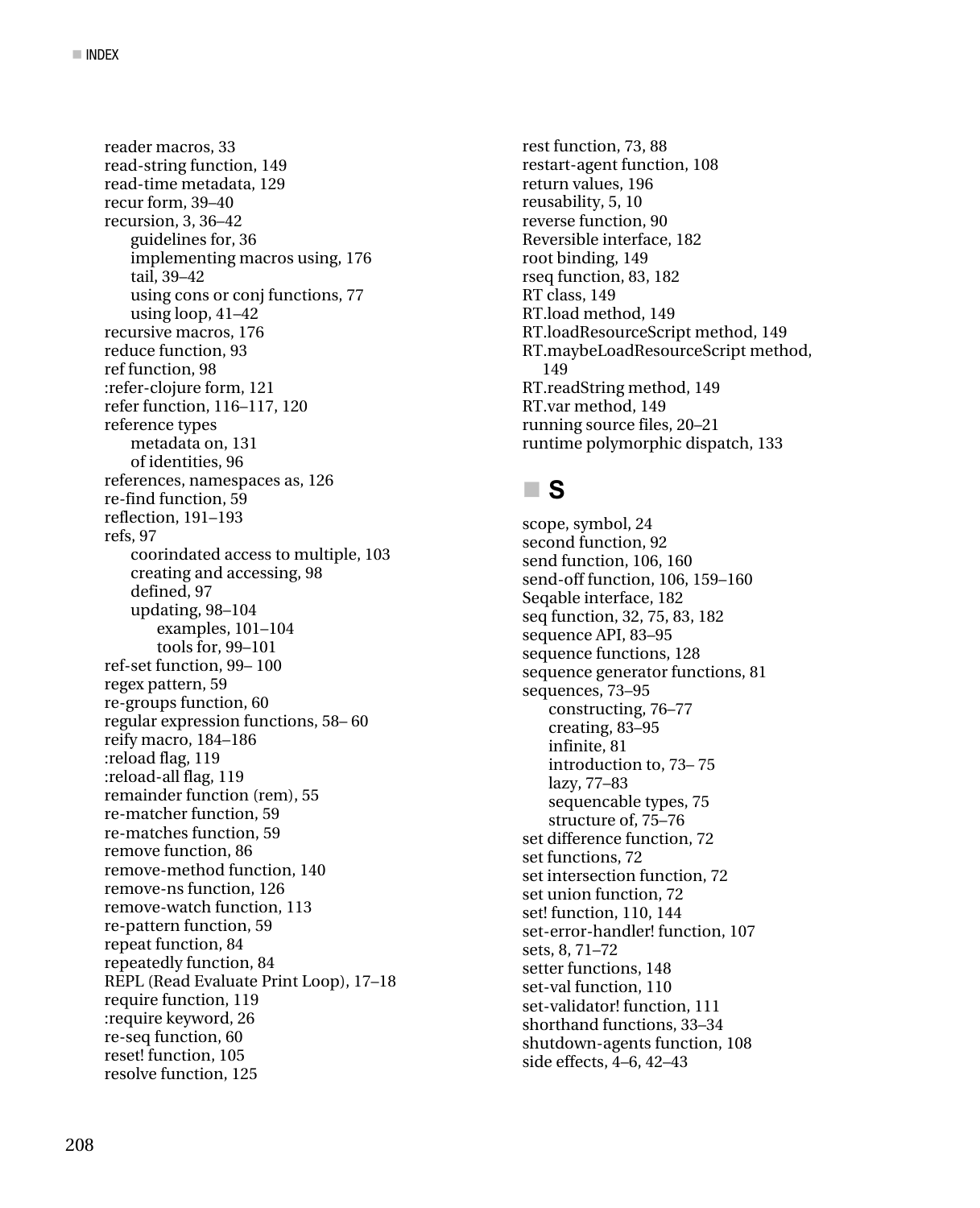single quote character, 63, 168 software transactional memory (STM), 1, 12–15, 97 some function, 94 sort function, 90 sort-by function, 90 sorted maps, 8, 67 sorted sets, 8 source code, 168 source files structuring, 26 writing and running, 20–21 special forms, 19 splicing unquote, 171 split-at function, 91 split-wth function, 91 sqrt function, 38 square brackets [], 64 square function, 79 square roots, 37, 41 stack size, 39 StackOverflowError, 81 start() method, 165 state, 5– 6 adding, to generated classes, 154 coordinated vs. independent, 97 eliminating, 95 failure, 107–108 identity and, 12–13, 96–97 reality of, 95 synchronous vs. asynchronous updates, **97** thread-local, 109–111 vars, 109–111 :state argument, 154 state effects, 4 state management, 11–12, 95–113, 159 ansynchronous agents, 105–109 atoms, 104–105 explicit, 95 refs, 97–104 validators, 111–112 watches, 112–113 static methods, 145, 155 statically types languages, 191 string concatenation function (str), 58 string functions, 57–58 string printing functions (print & println), 58 string test function (string?), 58 String.replace method, 192

strings, 57–60, 75 struct maps, 68–69 struct-map function, 68 StructMaps, 180 stub methods, 154 subroutines, 3 substring function (subs), 58 subtraction function (–), 54 sub-vector function (subvec), 66 superclass members, exposing, 156 superclass methods, 151 swap! function, 104 symbol bindings, 110 symbol function, 123 symbol resolution, 23–24 symbols, 19, 23–24, 27 binding functions to, 31 constructing, 123 defining within namespace, 25 forward declarations and, 122 functions and, 30 generating, 172 global, 24 names, 23 namespaces and, 121–124 public, 116, 125 redefinition of, 23 scope of, 24 unqualified, 122 synchronous updates, 97 synchronous, coordinated identities, 97 syntax quoting, 171 syntax-quote character, 171

#### - **T**

:tag keyword, 191 :tag metadata key, 131 tags, 136 tail position, 39 tail recursion, 39–42 tail-call optimization, 39–42 take function, 89 take-nth function, 89 take-while function, 90 target argument, 143 the-ns function, 124 this argument, 182 thread pools, 108, 159–160 threading, Java-based, 165–166